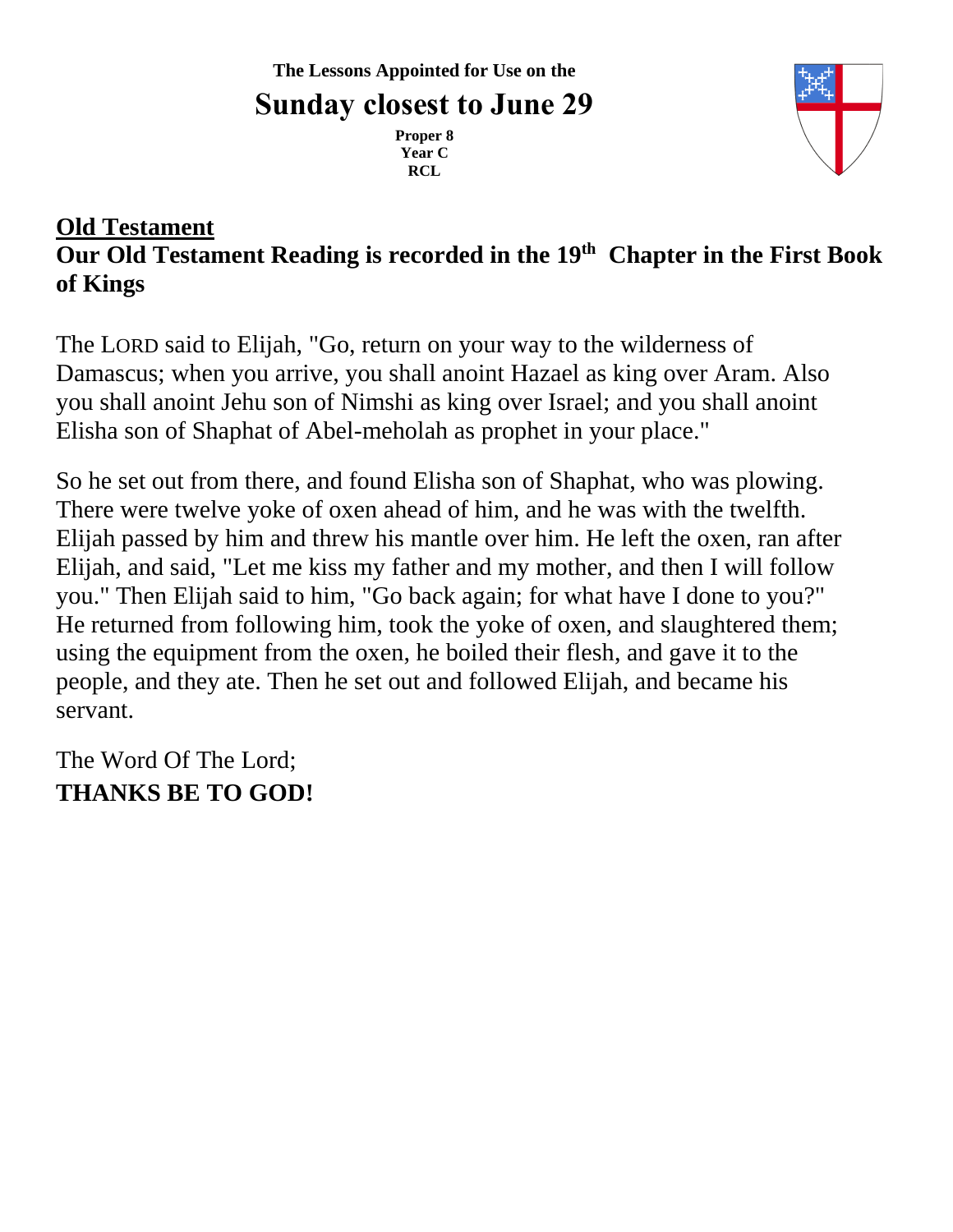## **The Psalm**

**Please rise and read responsively by the half verse to the reading of Psalm 16**

1 Protect me, O God, for I take refuge in you; **\*I have said to the LORD, "You are my Lord, my good above all other."**

2 All my delight is upon the godly that are in the land, **\*upon those who are noble among the people.**

3 But those who run after other gods **\*shall have their troubles multiplied.** 4 Their libations of blood I will not offer, **\*nor take the names of their gods upon my lips.**

5 O LORD, you are my portion and my cup; **\*it is you who uphold my lot.**

6 My boundaries enclose a pleasant land; **\*indeed, I have a goodly heritage.**

7 I will bless the LORD who gives me counsel; **\*my heart teaches me, night after night.**

8 I have set the LORD always before me; **\*because he is at my right hand I shall not fall.**

9 My heart, therefore, is glad, and my spirit rejoices; **\*my body also shall rest in hope.**

10 For you will not abandon me to the grave, **\*nor let your holy one see the Pit.**

11 You will show me the path of life; **\*in your presence there is fullness of joy, and in your right hand are pleasures for evermore.**

**Glory to the Father, and to the Son, and to the Holy Spirit: \*as it was in the beginning, is now, and will be for ever. Amen**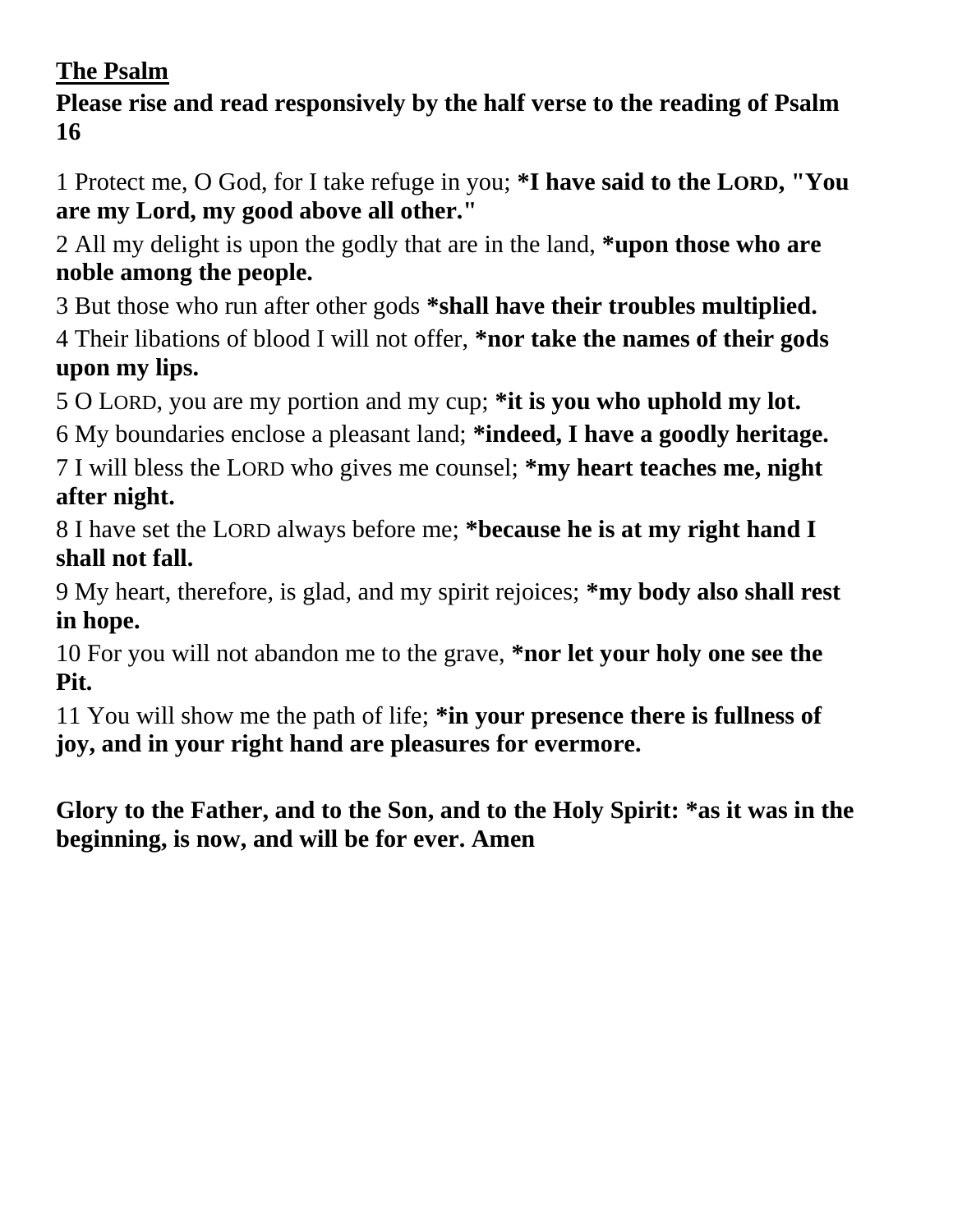#### **New Testament Our New Testament Reading is recorded in the 5 th Chapter in Paul's Letter to the Galatians**

For freedom Christ has set us free. Stand firm, therefore, and do not submit again to a yoke of slavery.

For you were called to freedom, brothers and sisters; only do not use your freedom as an opportunity for self-indulgence, but through love become slaves to one another. For the whole law is summed up in a single commandment, "You shall love your neighbor as yourself." If, however, you bite and devour one another, take care that you are not consumed by one another.

Live by the Spirit, I say, and do not gratify the desires of the flesh. For what the flesh desires is opposed to the Spirit, and what the Spirit desires is opposed to the flesh; for these are opposed to each other, to prevent you from doing what you want. But if you are led by the Spirit, you are not subject to the law. Now the works of the flesh are obvious: fornication, impurity, licentiousness, idolatry, sorcery, enmities, strife, jealousy, anger, quarrels, dissensions, factions, envy, drunkenness, carousing, and things like these. I am warning you, as I warned you before: those who do such things will not inherit the kingdom of God.

By contrast, the fruit of the Spirit is love, joy, peace, patience, kindness, generosity, faithfulness, gentleness, and self-control. There is no law against such things. And those who belong to Christ Jesus have crucified the flesh with its passions and desires. If we live by the Spirit, let us also be guided by the Spirit.

The Word Of The Lord; **THANKS BE TO GOD!**